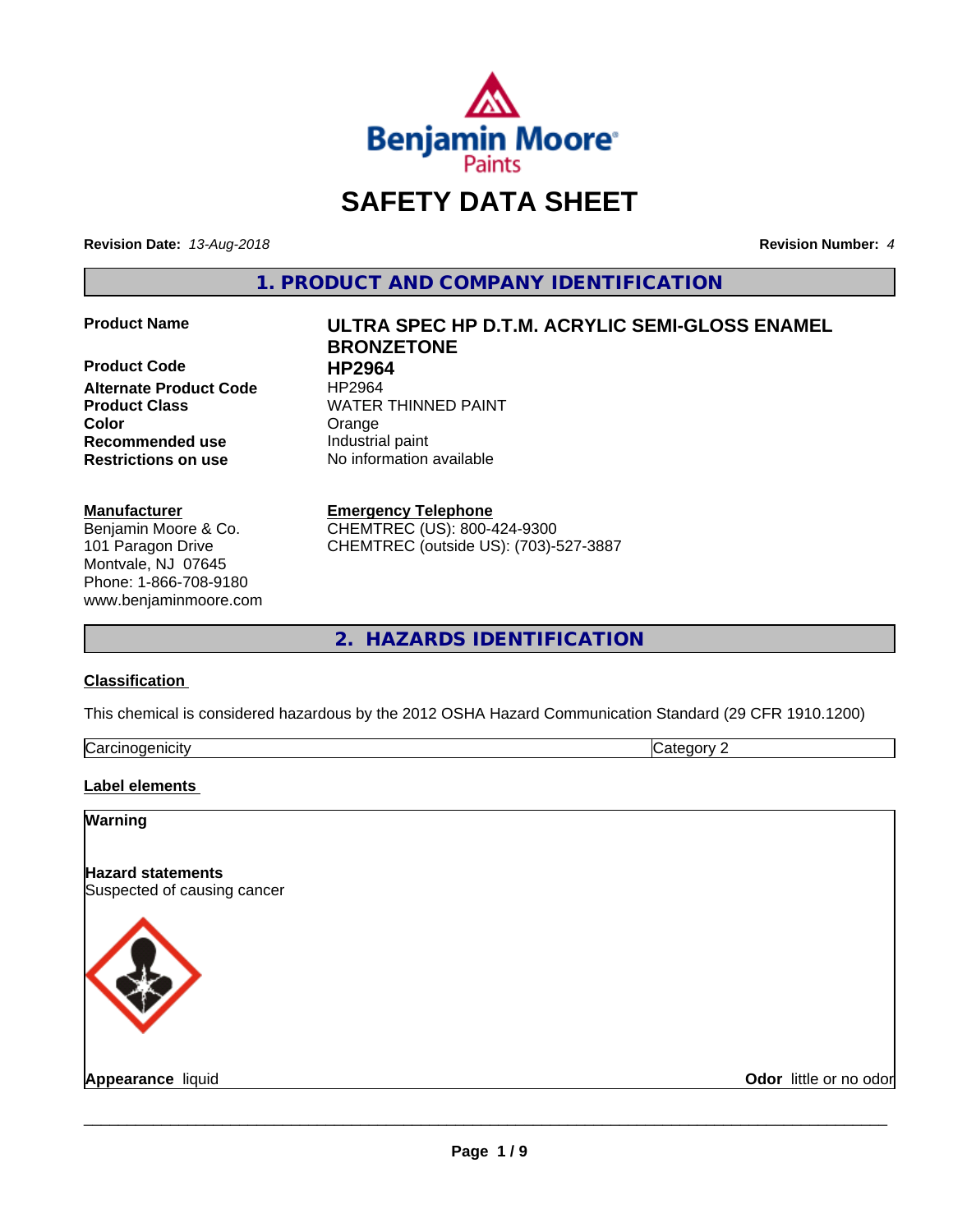#### **Precautionary Statements - Prevention**

Obtain special instructions before use Do not handle until all safety precautions have been read and understood Use personal protective equipment as required

#### **Precautionary Statements - Response**

IF exposed or concerned: Get medical advice/attention

#### **Precautionary Statements - Storage**

Store locked up

#### **Precautionary Statements - Disposal**

Dispose of contents/container to an approved waste disposal plant

#### **Hazards not otherwise classified (HNOC)**

Not applicable

#### **Other information**

No information available

# **3. COMPOSITION INFORMATION ON COMPONENTS**

| <b>Chemical name</b>                          | <b>CAS No.</b> | Weight-% |
|-----------------------------------------------|----------------|----------|
| 2,2,4-trimethyl-1,3-propanediol diisobutyrate | 6846-50-0      |          |
| Titanium dioxide                              | 13463-67-7     |          |
| Zinc phosphate                                | 7779-90-0      |          |
| Kaolin                                        | 1332-58-7      |          |
| Carbon black                                  | 1333-86-4      |          |

# **4. FIRST AID MEASURES**

| Rinse thoroughly with plenty of water for at least 15 minutes and consult a<br>physician.<br>Wash off immediately with soap and plenty of water while removing all<br>contaminated clothes and shoes.<br>Move to fresh air. If symptoms persist, call a physician.<br>Clean mouth with water and afterwards drink plenty of water. Consult a physician<br>if necessary.<br>None known.<br>Treat symptomatically. | <b>General Advice</b>                            | No hazards which require special first aid measures. |
|------------------------------------------------------------------------------------------------------------------------------------------------------------------------------------------------------------------------------------------------------------------------------------------------------------------------------------------------------------------------------------------------------------------|--------------------------------------------------|------------------------------------------------------|
|                                                                                                                                                                                                                                                                                                                                                                                                                  | <b>Eye Contact</b>                               |                                                      |
|                                                                                                                                                                                                                                                                                                                                                                                                                  | <b>Skin Contact</b>                              |                                                      |
|                                                                                                                                                                                                                                                                                                                                                                                                                  | <b>Inhalation</b>                                |                                                      |
|                                                                                                                                                                                                                                                                                                                                                                                                                  | Ingestion                                        |                                                      |
|                                                                                                                                                                                                                                                                                                                                                                                                                  | <b>Most Important</b><br><b>Symptoms/Effects</b> |                                                      |
|                                                                                                                                                                                                                                                                                                                                                                                                                  | <b>Notes To Physician</b>                        |                                                      |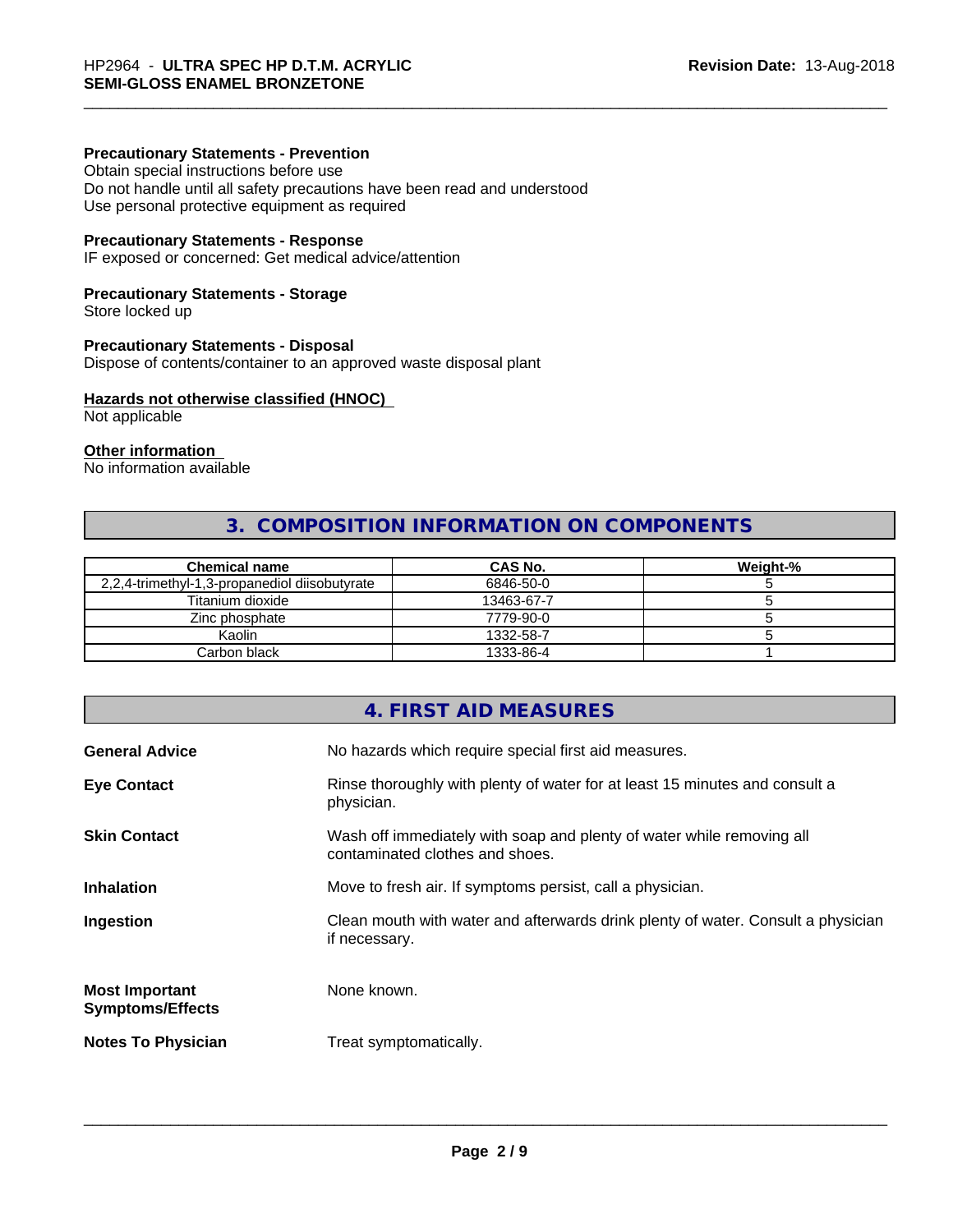# **5. FIRE-FIGHTING MEASURES**

| <b>Suitable Extinguishing Media</b>                                              | Use extinguishing measures that are appropriate to local<br>circumstances and the surrounding environment.                                                                                                           |  |
|----------------------------------------------------------------------------------|----------------------------------------------------------------------------------------------------------------------------------------------------------------------------------------------------------------------|--|
| <b>Protective Equipment And Precautions For</b><br><b>Firefighters</b>           | As in any fire, wear self-contained breathing apparatus<br>pressure-demand, MSHA/NIOSH (approved or equivalent)<br>and full protective gear.<br>Closed containers may rupture if exposed to fire or<br>extreme heat. |  |
| <b>Specific Hazards Arising From The Chemical</b>                                |                                                                                                                                                                                                                      |  |
| <b>Sensitivity To Mechanical Impact</b>                                          | No.                                                                                                                                                                                                                  |  |
| <b>Sensitivity To Static Discharge</b>                                           | No.                                                                                                                                                                                                                  |  |
| <b>Flash Point Data</b><br>Flash Point (°F)<br>Flash Point (°C)<br><b>Method</b> | 250<br>121<br><b>PMCC</b>                                                                                                                                                                                            |  |
| <b>Flammability Limits In Air</b>                                                |                                                                                                                                                                                                                      |  |
| Lower flammability limit:<br><b>Upper flammability limit:</b>                    | Not applicable<br>Not applicable                                                                                                                                                                                     |  |
| <b>NFPA</b><br>Health: 1<br>Flammability: 1                                      | <b>Instability: 0</b><br><b>Special: Not Applicable</b>                                                                                                                                                              |  |
| <b>NFPA Legend</b>                                                               |                                                                                                                                                                                                                      |  |

- 0 Not Hazardous
- 1 Slightly
- 2 Moderate
- 3 High
- 4 Severe

*The ratings assigned are only suggested ratings, the contractor/employer has ultimate responsibilities for NFPA ratings where this system is used.*

*Additional information regarding the NFPA rating system is available from the National Fire Protection Agency (NFPA) at www.nfpa.org.*

#### **6. ACCIDENTAL RELEASE MEASURES**

| <b>Personal Precautions</b>      | Avoid contact with skin, eyes and clothing. Ensure adequate ventilation.                             |  |
|----------------------------------|------------------------------------------------------------------------------------------------------|--|
| <b>Other Information</b>         | Prevent further leakage or spillage if safe to do so.                                                |  |
| <b>Environmental precautions</b> | See Section 12 for additional Ecological Information.                                                |  |
| <b>Methods for Cleaning Up</b>   | Soak up with inert absorbent material. Sweep up and shovel into suitable<br>containers for disposal. |  |
|                                  |                                                                                                      |  |

**7. HANDLING AND STORAGE**

Handling **Handling** Avoid contact with skin, eyes and clothing. Avoid breathing vapors, spray mists or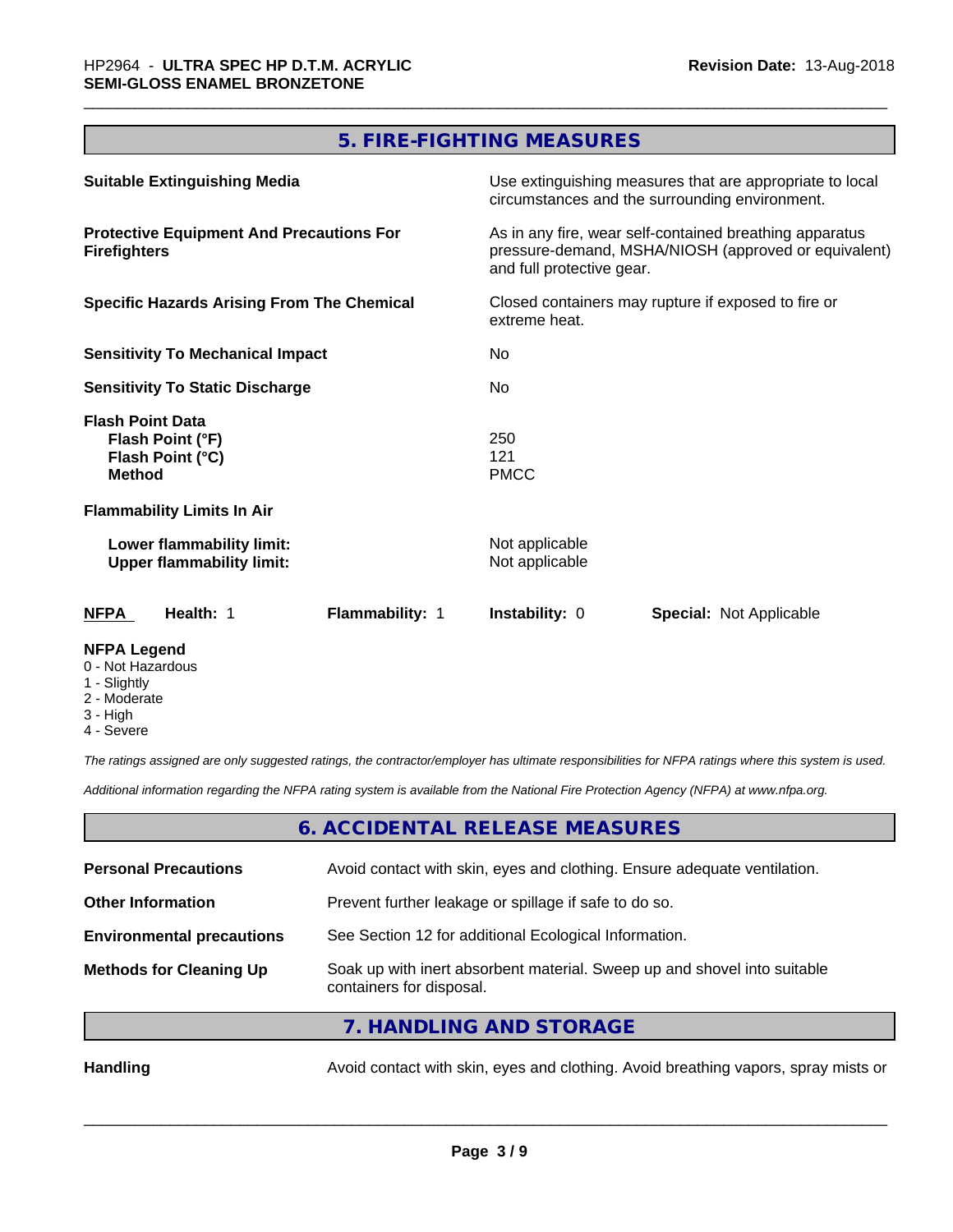sanding dust. In case of insufficient ventilation, wear suitable respiratory equipment.

#### **Storage** Keep container tightly closed. Keep out of the reach of children.

**Incompatible Materials** No information available

### **8. EXPOSURE CONTROLS/PERSONAL PROTECTION**

#### **Exposure Limits**

| <b>Chemical name</b> | <b>ACGIH TLV</b>          | <b>OSHA PEL</b>            |
|----------------------|---------------------------|----------------------------|
| Titanium dioxide     | 10 mg/m $3$ - TWA         | 15 mg/m $3$ - TWA          |
| Kaolin               | 2 mg/m <sup>3</sup> - TWA | 15 mg/m <sup>3</sup> - TWA |
|                      |                           | $5 \text{ ma/m}^3$ - TWA   |
| Carbon black         | $3 \text{ mg/m}^3$ - TWA  | $3.5 \text{ mg/m}^3$ - TWA |

#### **Legend**

ACGIH - American Conference of Governmental Industrial Hygienists Exposure Limits OSHA - Occupational Safety & Health Administration Exposure Limits N/E - Not Established

**Engineering Measures** Ensure adequate ventilation, especially in confined areas.

#### **Personal Protective Equipment**

| <b>Eye/Face Protection</b>    | Safety glasses with side-shields.                                                                                |
|-------------------------------|------------------------------------------------------------------------------------------------------------------|
| <b>Skin Protection</b>        | Protective gloves and impervious clothing.                                                                       |
| <b>Respiratory Protection</b> | In case of insufficient ventilation wear suitable respiratory equipment.                                         |
|                               | As a full decomposition of the component of all the fields. For a component section of the contract of the field |

**Hygiene Measures** Avoid contact with skin, eyes and clothing. Remove and wash contaminated clothing before re-use. Wash thoroughly after handling.

#### **9. PHYSICAL AND CHEMICAL PROPERTIES**

| Appearance                  | liquid                   |
|-----------------------------|--------------------------|
| Odor                        | little or no odor        |
| <b>Odor Threshold</b>       | No information available |
| Density (Ibs/gal)           | $9.2 - 9.6$              |
| <b>Specific Gravity</b>     | $1.10 - 1.15$            |
| рH                          | No information available |
| <b>Viscosity (cps)</b>      | No information available |
| Solubility(ies)             | No information available |
| <b>Water solubility</b>     | No information available |
| <b>Evaporation Rate</b>     | No information available |
| Vapor pressure @20 °C (kPa) | No information available |
| Vapor density               | No information available |
| Wt. % Solids                | 40 - 50                  |
| Vol. % Solids               | $35 - 45$                |
| Wt. % Volatiles             | $50 - 60$                |
| Vol. % Volatiles            | 55 - 65                  |
| VOC Regulatory Limit (g/L)  | < 150                    |
| <b>Boiling Point (°F)</b>   | 212                      |
| <b>Boiling Point (°C)</b>   | 100                      |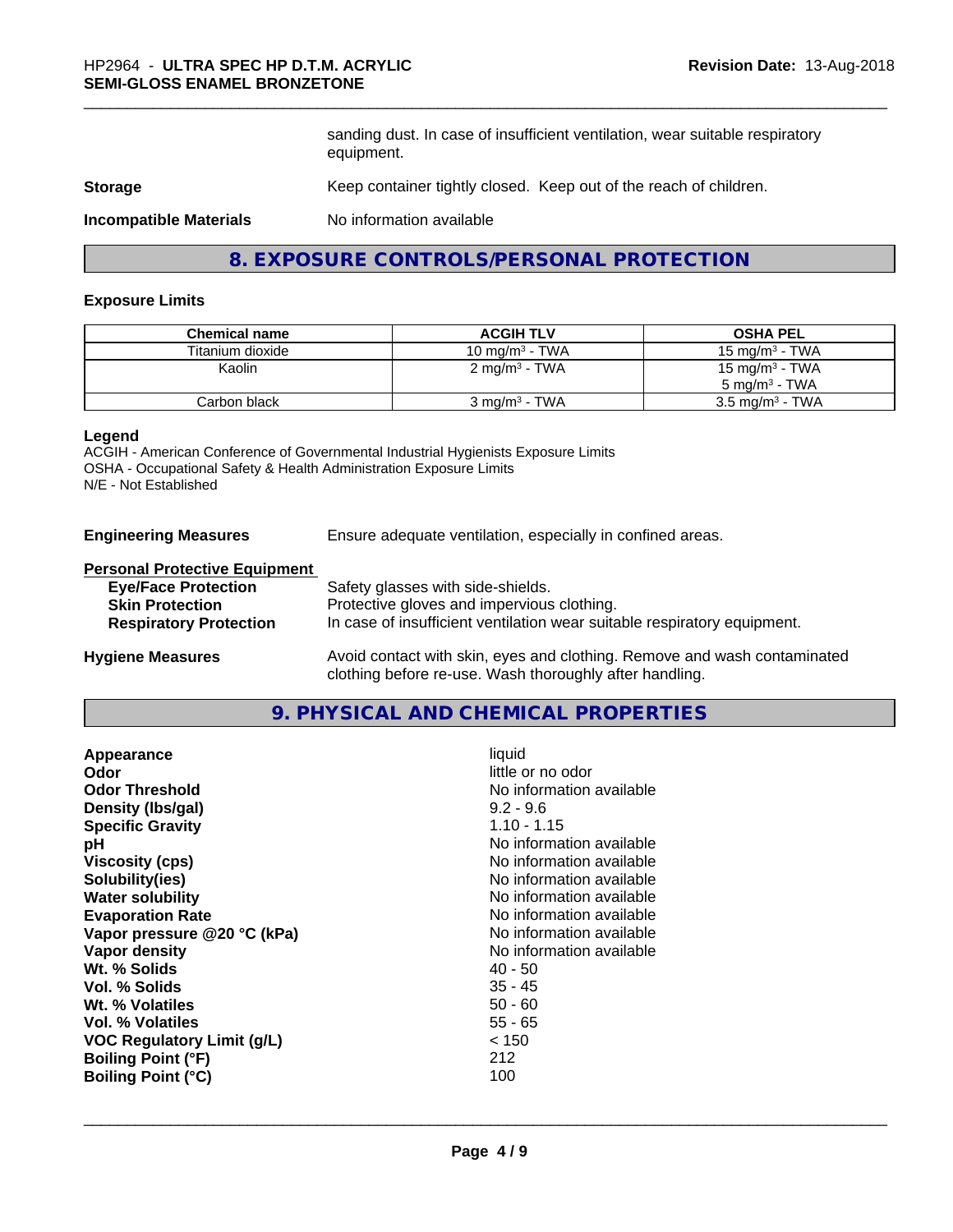| <b>Freezing Point (°F)</b>           | 32                       |
|--------------------------------------|--------------------------|
| <b>Freezing Point (°C)</b>           | 0                        |
| Flash Point (°F)                     | 250                      |
| Flash Point (°C)                     | 121                      |
| <b>Method</b>                        | <b>PMCC</b>              |
| Flammability (solid, gas)            | Not applicable           |
| <b>Upper flammability limit:</b>     | Not applicable           |
| Lower flammability limit:            | Not applicable           |
| <b>Autoignition Temperature (°F)</b> | No information available |
| <b>Autoignition Temperature (°C)</b> | No information available |
| Decomposition Temperature (°F)       | No information available |
| Decomposition Temperature (°C)       | No information available |
| <b>Partition coefficient</b>         | No information available |

# **10. STABILITY AND REACTIVITY**

| <b>Reactivity</b>                         | Not Applicable                           |
|-------------------------------------------|------------------------------------------|
| <b>Chemical Stability</b>                 | Stable under normal conditions.          |
| <b>Conditions to avoid</b>                | Prevent from freezing.                   |
| <b>Incompatible Materials</b>             | No materials to be especially mentioned. |
| <b>Hazardous Decomposition Products</b>   | None under normal use.                   |
| <b>Possibility of hazardous reactions</b> | None under normal conditions of use.     |

# **11. TOXICOLOGICAL INFORMATION**

| <b>Product Information</b>                                                                                                  |                                                                                                                                                                                                                                                                                                                                           |  |
|-----------------------------------------------------------------------------------------------------------------------------|-------------------------------------------------------------------------------------------------------------------------------------------------------------------------------------------------------------------------------------------------------------------------------------------------------------------------------------------|--|
| Information on likely routes of exposure                                                                                    |                                                                                                                                                                                                                                                                                                                                           |  |
|                                                                                                                             | <b>Principal Routes of Exposure</b> Eye contact, skin contact and inhalation.                                                                                                                                                                                                                                                             |  |
| <b>Acute Toxicity</b>                                                                                                       |                                                                                                                                                                                                                                                                                                                                           |  |
| <b>Product Information</b>                                                                                                  | No information available                                                                                                                                                                                                                                                                                                                  |  |
| Symptoms related to the physical, chemical and toxicological characteristics                                                |                                                                                                                                                                                                                                                                                                                                           |  |
| <b>Symptoms</b>                                                                                                             | No information available                                                                                                                                                                                                                                                                                                                  |  |
| Delayed and immediate effects as well as chronic effects from short and long-term exposure                                  |                                                                                                                                                                                                                                                                                                                                           |  |
| Eye contact<br><b>Skin contact</b><br><b>Inhalation</b><br>Ingestion<br><b>Sensitization</b><br><b>Neurological Effects</b> | May cause slight irritation.<br>Substance may cause slight skin irritation. Prolonged or repeated contact may dry<br>skin and cause irritation.<br>May cause irritation of respiratory tract.<br>Ingestion may cause gastrointestinal irritation, nausea, vomiting and diarrhea.<br>No information available<br>No information available. |  |
|                                                                                                                             |                                                                                                                                                                                                                                                                                                                                           |  |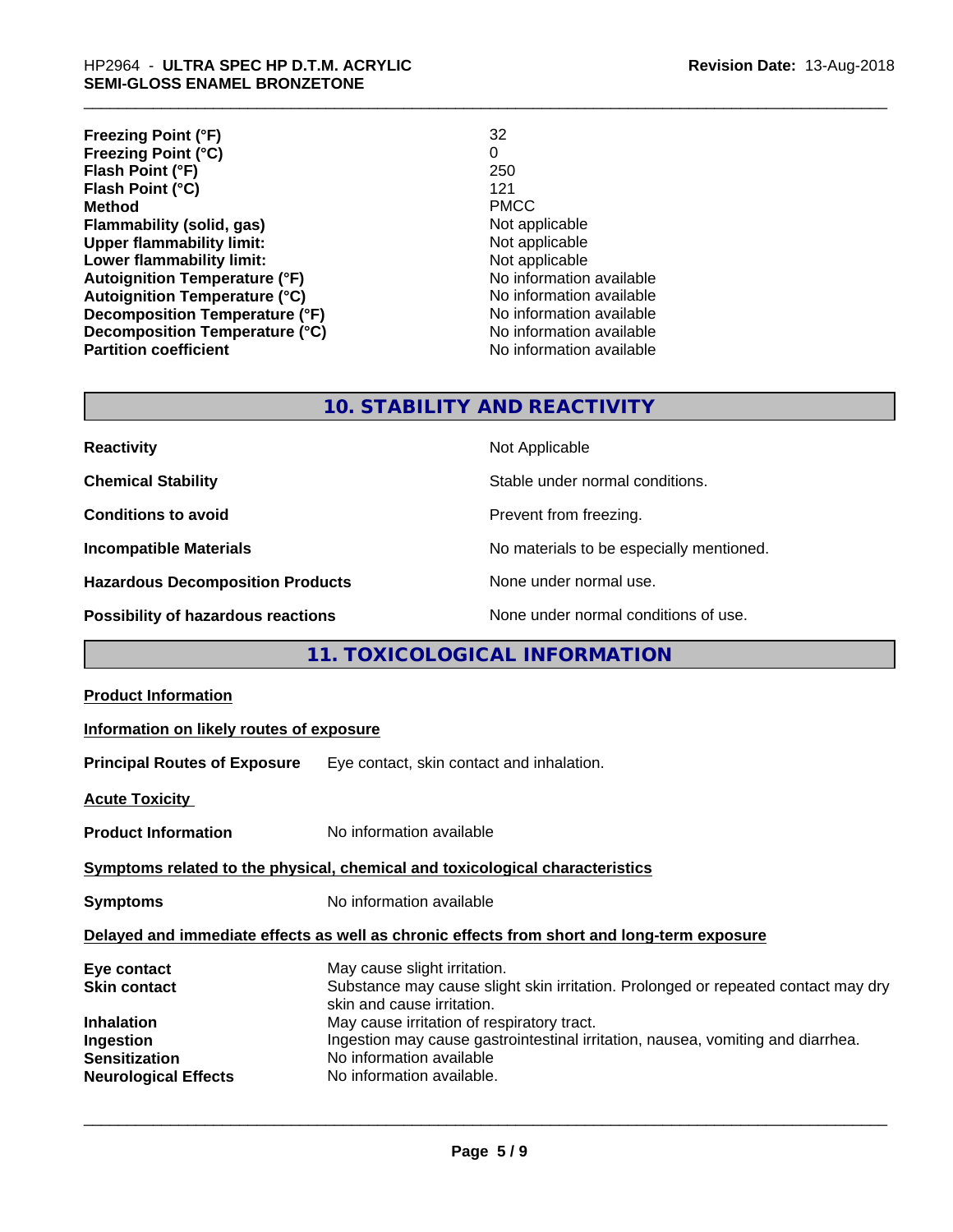| <b>Mutagenic Effects</b>        | No information available. |
|---------------------------------|---------------------------|
| <b>Reproductive Effects</b>     | No information available. |
| <b>Developmental Effects</b>    | No information available. |
| <b>Target organ effects</b>     | No information available. |
| <b>STOT - single exposure</b>   | No information available. |
| <b>STOT - repeated exposure</b> | No information available. |
| Other adverse effects           | No information available. |
| <b>Aspiration Hazard</b>        | No information available  |

**Numerical measures of toxicity**

#### **The following values are calculated based on chapter 3.1 of the GHS document**

**ATEmix (oral)** 53747 mg/kg

#### **Component Information**

2,2,4-trimethyl-1,3-propanediol diisobutyrate LD50 Oral: > 3,200 mg/kg (Rat) vendor data LC50 Inhalation (Vapor): > 5.3 mg/L (Rat) Titanium dioxide LD50 Oral: > 10000 mg/kg (Rat) Kaolin LD50 Oral: > 5000 mg/kg (Rat) Carbon black LD50 Oral: > 15400 mg/kg (Rat) LD50 Dermal: > 3000 mg/kg (Rabbit)

#### **Carcinogenicity**

*The information below indicateswhether each agency has listed any ingredient as a carcinogen:.*

| <b>Chemical name</b> | <b>IARC</b>         | <b>NTP</b> | <b>OSHA</b> |
|----------------------|---------------------|------------|-------------|
|                      | 2B - Possible Human |            | Listed      |
| Titanium dioxide     | Carcinoɑen          |            |             |
|                      | 2B - Possible Human |            | Listed      |
| Carbon black         | Carcinogen          |            |             |

• Although IARC has classified titanium dioxide as possibly carcinogenic to humans (2B), their summary concludes: "No significant exposure to titanium dioxide is thought to occur during the use of products in which titanium dioxide is bound to other materials, such as paint."

#### **Legend**

IARC - International Agency for Research on Cancer NTP - National Toxicity Program OSHA - Occupational Safety & Health Administration

**12. ECOLOGICAL INFORMATION**

#### **Ecotoxicity Effects**

The environmental impact of this product has not been fully investigated.

#### **Product Information**

#### **Acute Toxicity to Fish**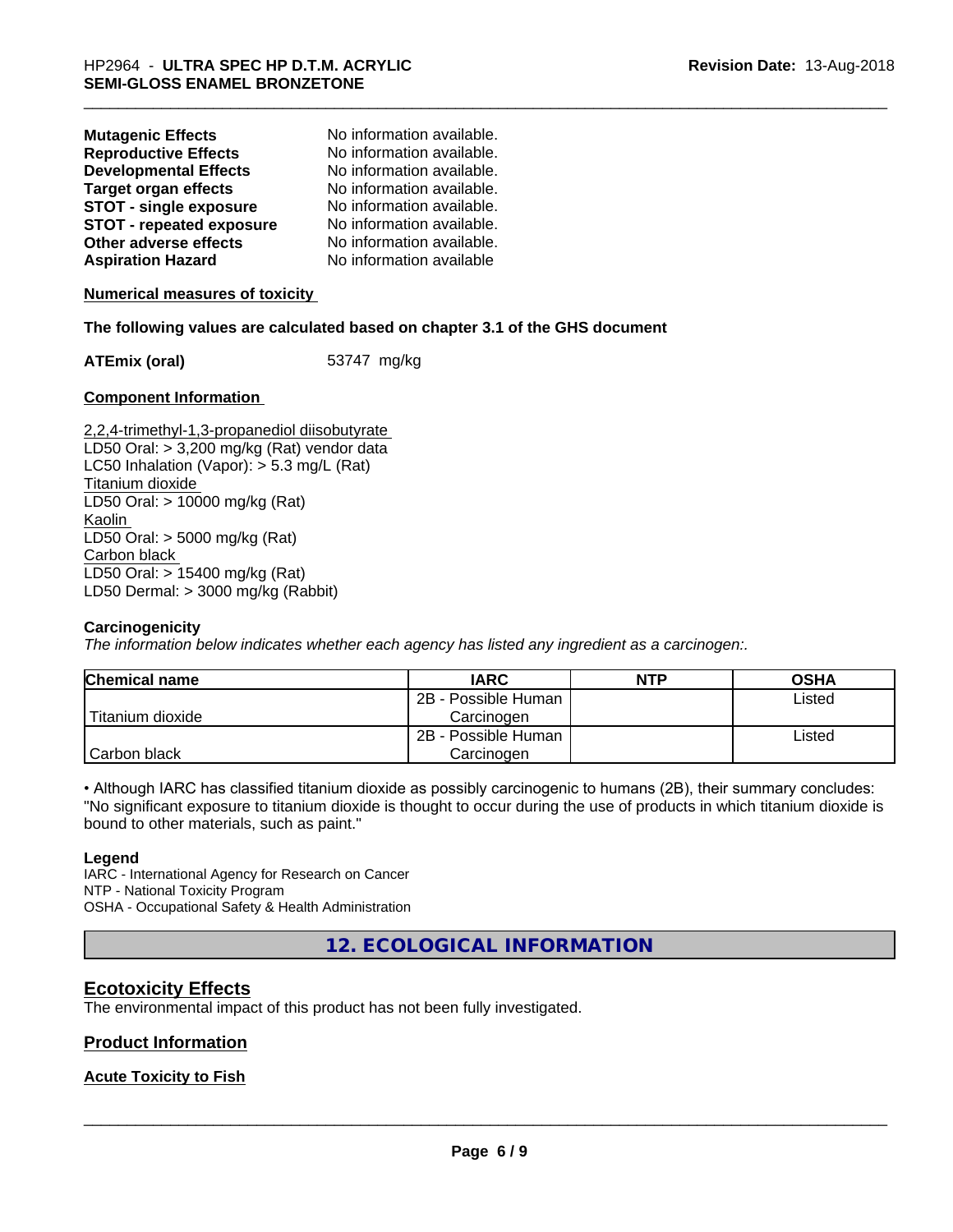#### No information available

# **Acute Toxicity to Aquatic Invertebrates**

No information available

#### **Acute Toxicity to Aquatic Plants** No information available

# **Persistence / Degradability**

No information available.

#### **Bioaccumulation**

No information available.

#### **Mobility in Environmental Media**

No information available.

#### **Ozone**

No information available

#### **Component Information**

#### **Acute Toxicity to Fish**

Titanium dioxide  $LC50:$  > 1000 mg/L (Fathead Minnow - 96 hr.)

#### **Acute Toxicity to Aquatic Invertebrates**

No information available

#### **Acute Toxicity to Aquatic Plants**

No information available

| 13. DISPOSAL CONSIDERATIONS                                                                                                                                                                                               |
|---------------------------------------------------------------------------------------------------------------------------------------------------------------------------------------------------------------------------|
| Dispose of in accordance with federal, state, and local regulations. Local<br>requirements may vary, consult your sanitation department or state-designated<br>environmental protection agency for more disposal options. |
| 14. TRANSPORT INFORMATION                                                                                                                                                                                                 |
| Not regulated                                                                                                                                                                                                             |
| Not regulated                                                                                                                                                                                                             |
| Not regulated                                                                                                                                                                                                             |
| <b>15. REGULATORY INFORMATION</b>                                                                                                                                                                                         |
|                                                                                                                                                                                                                           |

### **International Inventories**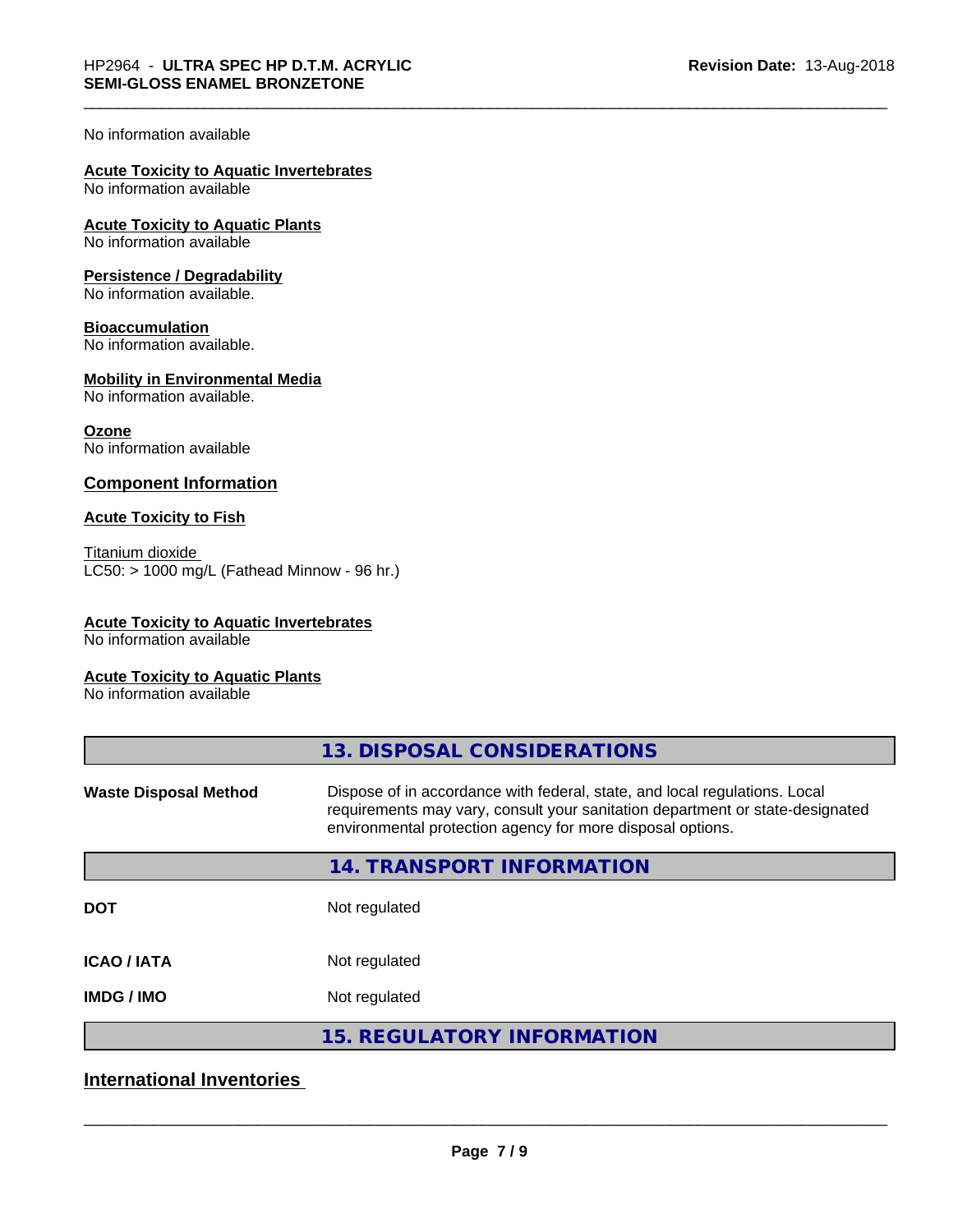| <b>TSCA: United States</b> | Yes - All components are listed or exempt. |
|----------------------------|--------------------------------------------|
| <b>DSL: Canada</b>         | Yes - All components are listed or exempt. |

### **Federal Regulations**

| SARA 311/312 hazardous categorization |     |  |
|---------------------------------------|-----|--|
| Acute health hazard                   | Nο  |  |
| Chronic Health Hazard                 | Yes |  |
| Fire hazard                           | Nο  |  |
| Sudden release of pressure hazard     | Nο  |  |

Reactive Hazard No

# **SARA 313**

Section 313 of Title III of the Superfund Amendments and Reauthorization Act of 1986 (SARA). This product contains a chemical or chemicals which are subject to the reporting requirements of the Act and Title 40 of the Code of Federal Regulations, Part 372:

| <b>Chemical name</b> | CAS No.   | Weight-% | <b>CERCLA/SARA 313</b>     |
|----------------------|-----------|----------|----------------------------|
|                      |           |          | (de minimis concentration) |
| Zinc phosphate       | 7779-90-0 |          |                            |

#### **Clean Air Act,Section 112 Hazardous Air Pollutants (HAPs) (see 40 CFR 61)**

This product contains the following HAPs:

*None*

### **US State Regulations**

#### **California Proposition 65**

**A WARNING:** Cancer and Reproductive Harm– www.P65warnings.ca.gov

#### **State Right-to-Know**

| <b>Chemical name</b> | <b>Massachusetts</b> | <b>New Jersey</b> | Pennsylvania |
|----------------------|----------------------|-------------------|--------------|
| Titanium dioxide     |                      |                   |              |
| Zinc phosphate       |                      |                   |              |
| Kaolin               |                      |                   |              |
| Carbon black         |                      |                   |              |

#### **Legend**

X - Listed

# **16. OTHER INFORMATION**